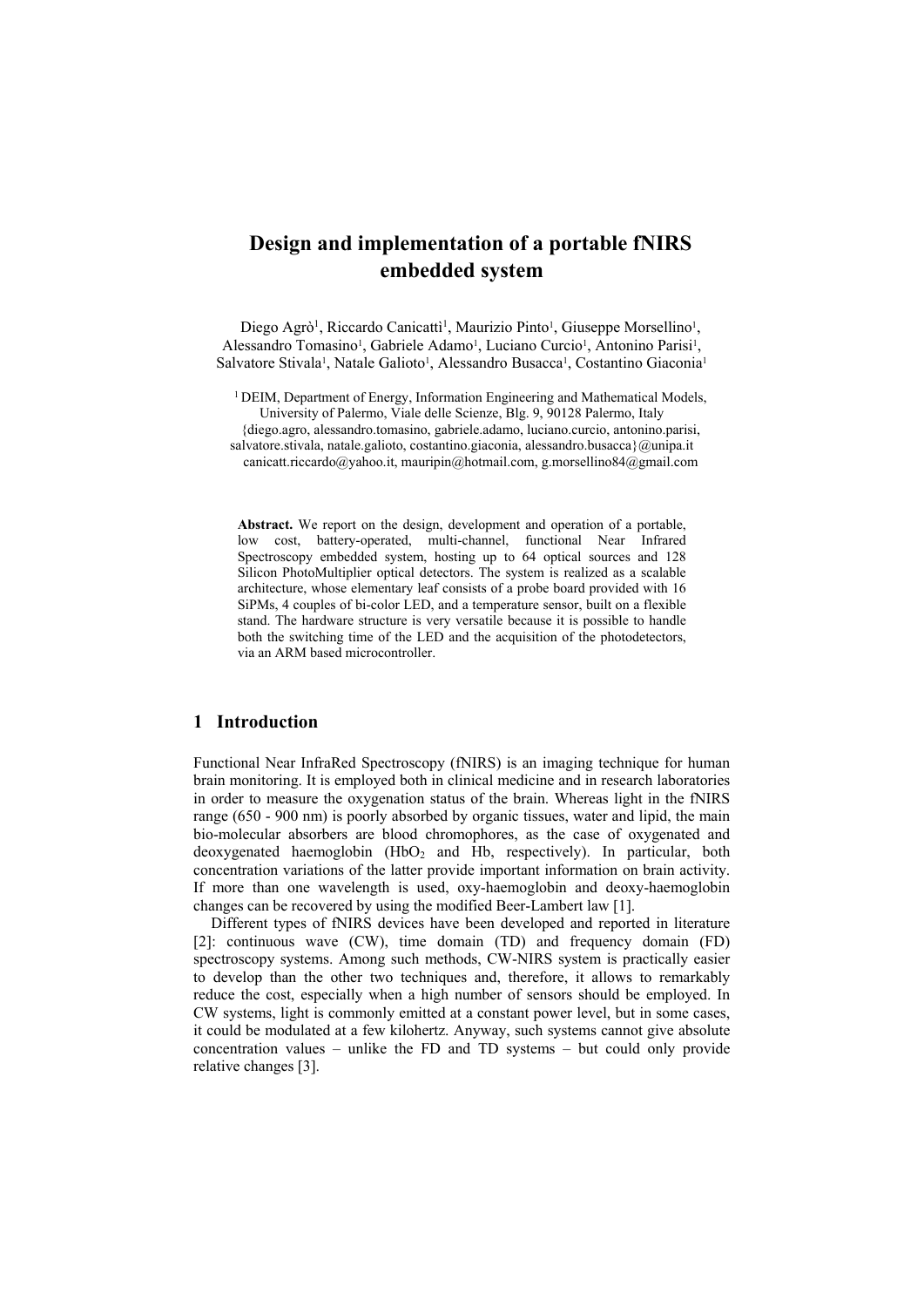Besides the above-mentioned advantages of CW-fNIRS with respect to other diagnostic techniques, our system benefits of the adoption of Silicon PhotoMultiplier (SiPM) as optical sensor, which show significant properties in terms of gain (around  $6 \times 10^6$ ), low operating voltage (< 30 V), ruggedness, compactness, reduced sensitivity with temperature, voltage fluctuations, and magnetic fields versus conventional photomultiplier tubes. Such a hardware novelty greatly allows to improve the features of a standard fNIRS system, in terms of both collecting data stage and goodness of the measurements, but, above all, in terms of human safety and portability. Indeed, such a class of SiPMs exhibits outstanding performance in terms of SNR, even without the need of any cooling system. Their SNR (around 45 dB at an incident optical power of 11 pW and 28 °C) is only 6 - 7 dB below the SNR of the Hamamatsu PMT model R928 at room temperature. Furthermore, cooling the SiPM at a temperature of 3  $^{\circ}C$ , it reaches the PMT SNR values at room temperature, even if the SiPM is biased in the range of  $28.7 - 33.5$  V, against a bias value up to 950 V of the PMT [4].

With respect to Avalanche PhotoDiode, PIN or Single Photon Avalanche photodiodes, a SiPM matrix ensures better gain and SNR [5]-[9]. The use of Silicon Photomultipliers in a fNIRS system could potentially increase the spatial resolution.

# **2 Hardware**

The purpose of this work is to implement an embedded CW-fNIRS system capable of monitoring haemodynamic signals during brain activity [10]-[13]. The system has been designed in order to cover the entire skull surface, by employing a high number of optical components. Thus, it hosts up to 64 LED sources and 128 SiPM detectors. Moreover, a multiplexing technique has been exploited in order to realize a compact and portable system, with a total power consumption suitable for a battery-operated equipment.

The designed system is based on a scalable architecture, in which every leaf consists of 8 modular probe boards (henceforth, simply named probes) built on a flexible stand, hosting 4 bi-color LED (wavelengths equals to 735 and 850 nm) as light sources, 16 SiPMs as photo-detectors and a temperature sensor. The used SiPM is relied on n/p technology developed at STMicroelectronics R&D (Catania, Italy), showing a breakdown voltage of about 28.0 V and a  $3.0 \times 3.0$  mm<sup>2</sup> active area (2500) microcells,  $62\%$  fill factor, and  $60 \mu$ m cell pitch) enclosed in a  $5.1 \times 5.1 \text{ mm}^2$  package.

Each probe is connected to the main board through a flexible flat cable connector, where a powerful ARM microcontroller  $(\mu C)$ , able to handle both the LED switching time and the acquisition of SiPM, is hosted. Furthermore, on the main board all the needed supply voltages both for the analog and the digital circuitry are implemented, starting from a unique battery pack. Finally, both a UART/RS232 and UART/USB interfaces are realized in order to deliver the digital data to a personal computer.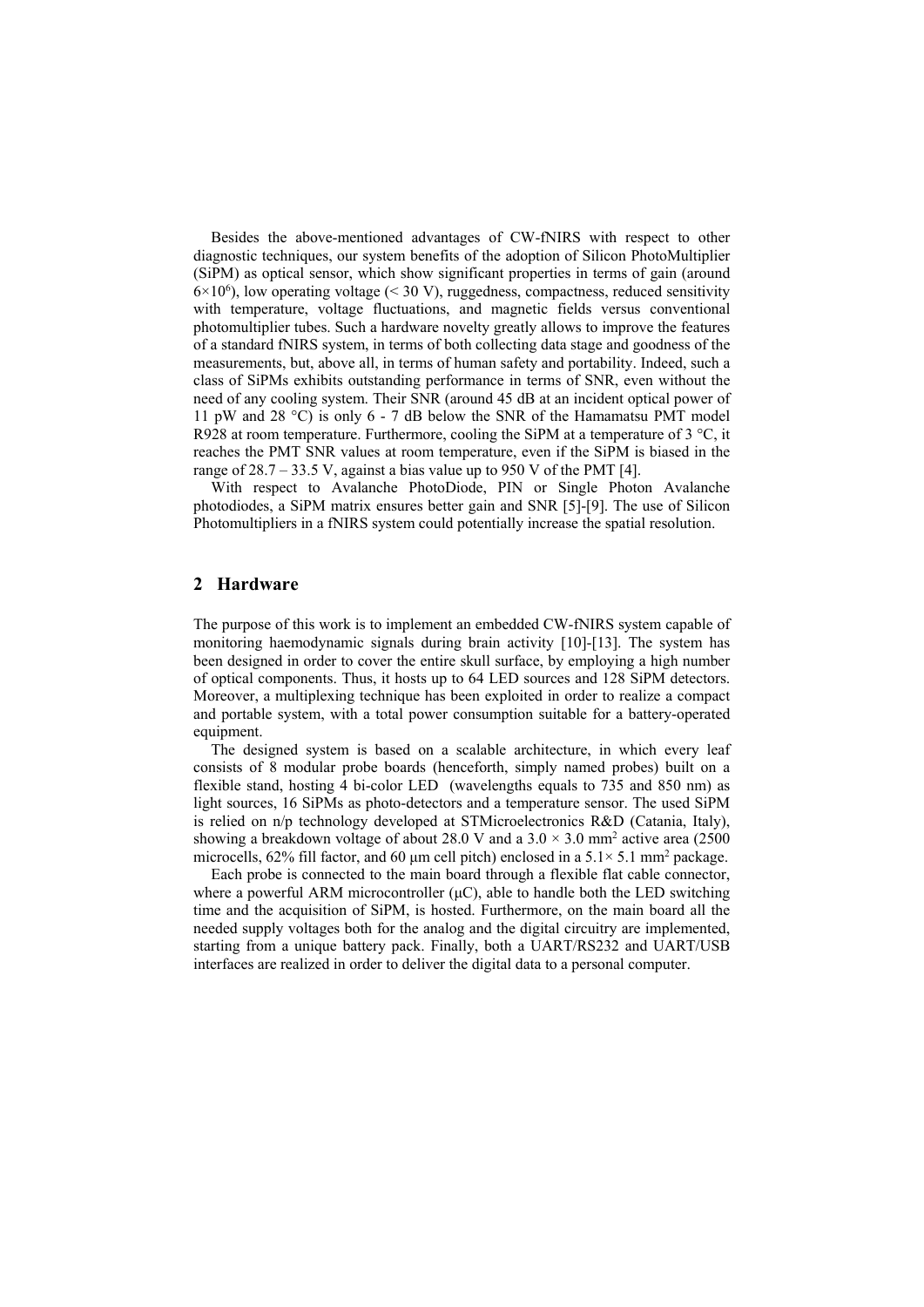

**Fig. 1.** Timing diagram of the overall fNIRS polling schedule for a single probe sub-platform.

In our CW-fNIRS system, the LED sources illuminate the tissue under test with a constant optical power. Light beam propagates inside the various layers constituting the head, up to the grey matter, where it mostly bends thus the SiPMs are able to capture the scattered and outgoing optical signal. The μC also performs a preliminary data filtering in view of a next post-processing and plotting.

The acquisition process is implemented by following the time sharing polling schedule, presented in Fig. 1. The light sources are enabled one by one and they emit a fixed optical power for 500 μs, that is the time which the measure process takes place. During this time interval, SiPM selection is sequentially carried out. Each selected  $SIPM - biased$  to the working voltage (see later) – gives rise to a photocurrent proportional to the detected optical power. The latter is then acquired through the Analog to Digital Converter (ADC) of the microcontroller, in a time window of 15 μs. Both SiPM selection and readout are performed by a multiplerdemultiplexer couple, which is handled by the same selection signals coming from the microcontroller. A dead time of 250 μs, in which all LEDs are off and no readout operations are performed, spaces the lighting of consecutive light sources [14].

However, it is worth highlighting that if more than one probe is connected to the main board, the system is capable to handle several LED-SiPM couples even if such components are positioned in different probes. Such a feature allows a user to optimally handle all LED-SiPM couples, covering the head area under investigation. A relevant property of the probe geometric structure is its repeatability, i.e., the possibility to realize a structure covering the entire head surface of the patient by simply joining all the identical probes. As a result, the chosen geometry is sketched in Fig. 2.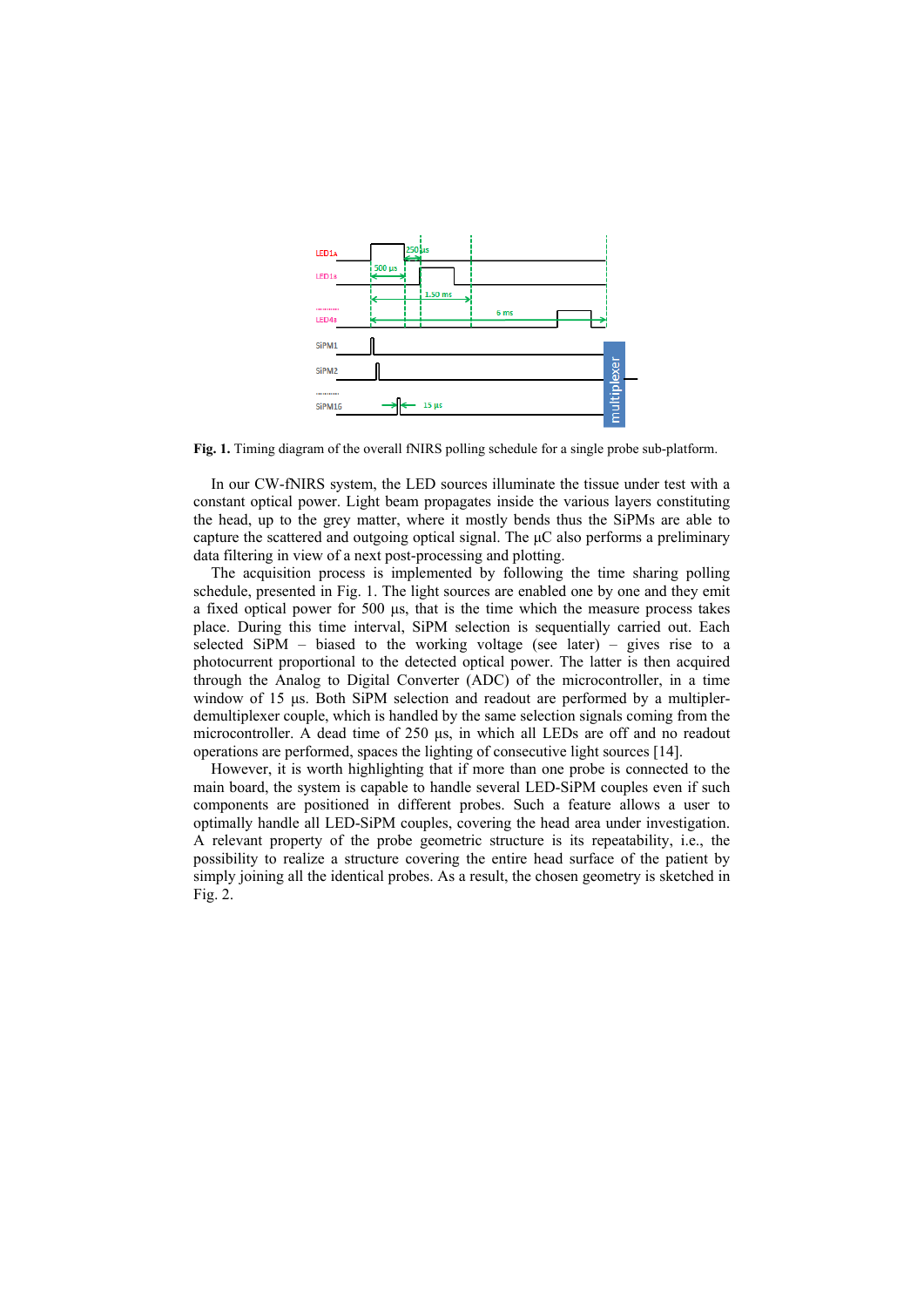

**Fig. 2.** Probe geometric structure. The red crosses, visible in the picture, represent the positions where sensors of an adjacent probe can be stitched together.

Each of the eight probes is driven by a dedicated circuit, as shown in Fig. 3(a). The latter selects, by means of a de-multiplexer, the correct sequence of LEDs, according to the selection signals coming from the  $\mu$ C, as stated by the previous time diagram scheme. The current of the selected LED is controlled via the voltage signal  $(V_{DAC})$ generated by the Digital to Analog Converter (DAC), integrated within the microcontroller, allowing a very fine tuning of the optical power emitted by each LED.



**Fig. 3.** Block diagram of (a) the circuit handling of i-th probe; (b) the circuit handled by the microcontroller.

As shown in Fig. 3(b), an analog voltage adder generates the SiPM working voltage, by adding a fixed voltage of -31 V with a programmable voltage value coming from the DAC module. A dynamic voltage range of 3.3 V is thus obtained in order to finely control the SiPM Overvoltage (-27.7 V  $\div$  -31 V). It is worth noticing that a -27.5 V voltage reference is needed in order to keep all the SiPMs at a voltage level just below their threshold, thus obtaining a faster response than the one achieved when SiPMs are firstly biased at 0 V.

Finally, the whole realized embedded system is shown in Fig. 4.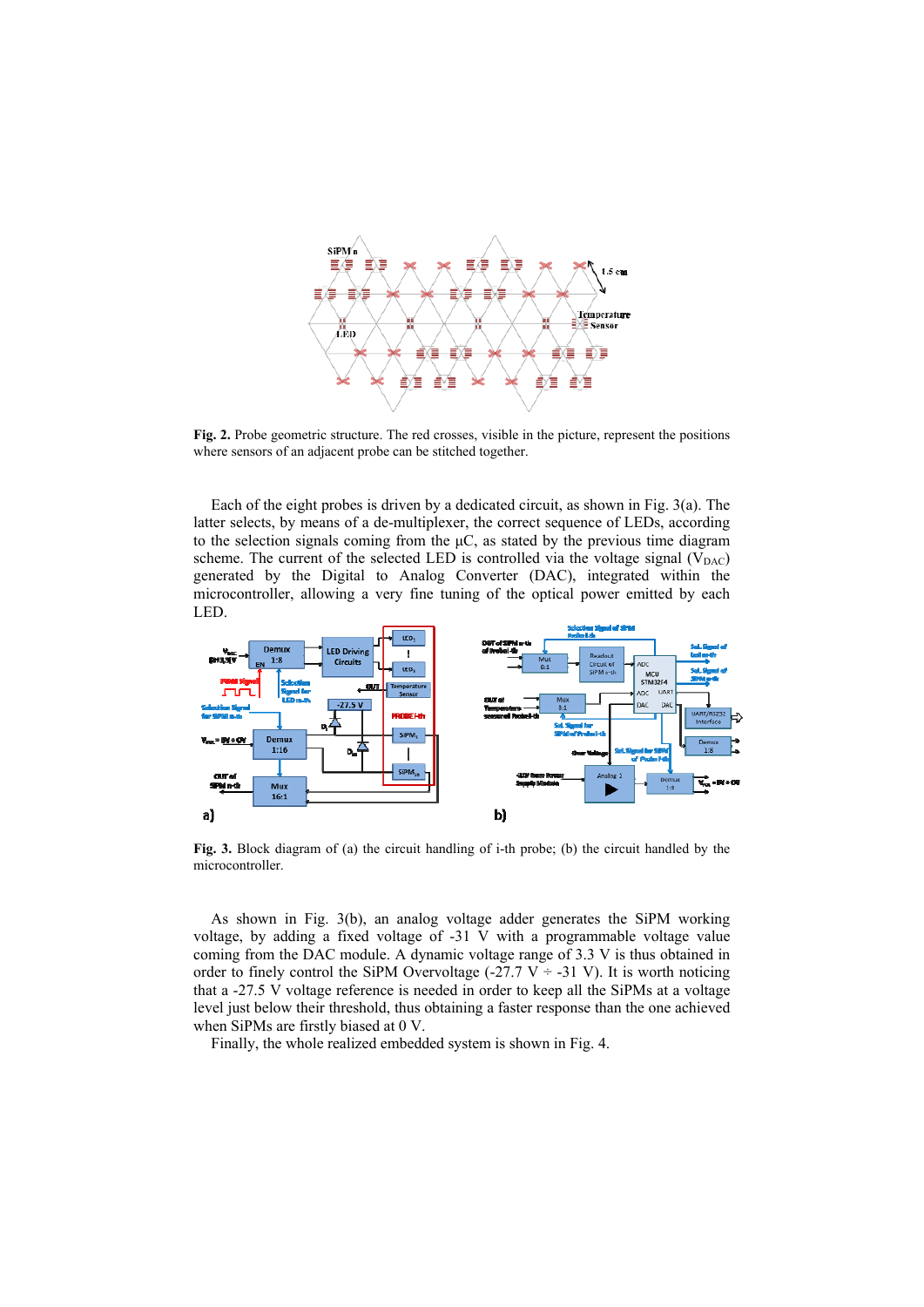

**Fig. 4.** Picture of the whole fNIRS prototype.

# **3 Experimental Results**

A first test has been carried out on a volunteer subject. A probe board was fixed to his forehead by using a black elastic band. Working in these conditions, a set of 200 s monitoring trials was recorded. During this time window, the subject under test was normally breathing with the exception of the time interval between 70 and 100 s, during which a breath holding phase was set up.



**Fig. 5.** (a) Probe board pointing out the LED3-SiPM11 couple selected during the experiment; (b) oxygenated (red curves), de-oxygenated (blue curves) and total (yellow curves) haemoglobin levels coming from LED3-SiPM11 couple.

Data shown in Fig.  $5(b)$ , coming from the SiPM 11 detector (see Fig.  $5(a)$ ), which is positioned at 2.6 cm from the light source LED 3, have been elaborated by the modified Beer-Lambert law and then they have been filtered by a 300 mHz low-pass filter, in order to cut out the unwanted cardiac pulse (located at about 1.1 Hz) and emphasize the oxygenated (red curves, HBO<sub>2</sub>), de-oxygenated (blue curves, HB) and total (yellow curves, blood volume, BV) haemoglobin concentration levels. A significant variation of the total haemoglobin is experienced during the breath holding phase. This fact proves that the grey matter of the brain has been reached. In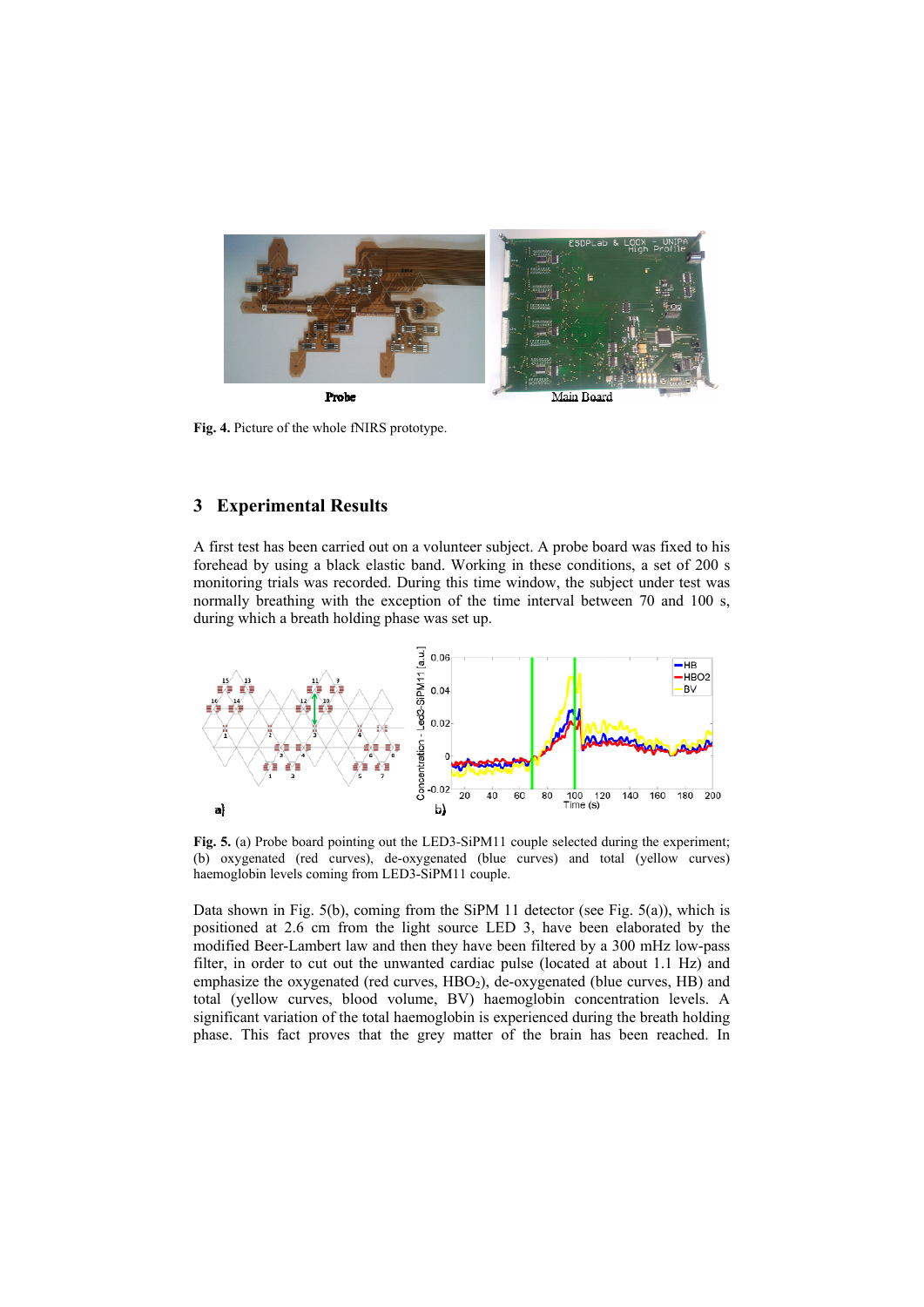particular, this experimental result is in agreement with other similar tests carried out by different researchers and with a completely different equipment [15].

### **4 Conclusion**

A CW-fNIRS embedded system prototype has been realized and presented. It hosts up to 64 LED sources and 128 SiPM sensors and it is based on a scalable solution, performing a high level modularity and keeping a low consumption level. Several preliminary functional tests were successfully carried out, thus achieving very encouraging results to be confirmed in the proper validation follow-up. The maximum voltage generated within the prototype is 40 V, so it can be classified as a low voltage device according to the proper regulation ( $V_{\text{max}}$  < 50 Volts @ IEC EN 60601-1). The obtained results by our prototype confirms the high detection performance of the Silicon PhotoMultipliers.

**Acknowledgments.** This work has been developed in the framework of the ARTEMIS "High Profile" European Funded Project (grant agreement 269356) and it was supported by the Telecom Italia for the Ph.D. program of D. Agrò. We would also like to thank STMicroelectronics of Catania for the SiPMs provision.

#### **References**

- 1. Bakker, A., Smith, B., Ainslie, P., Smith, K.: Near-Infrared Spectroscopy. Applied Aspects of Ultrasonography in Humans. Prof. Philip Ainslie (Ed.) (2012) 65-89
- 2. Chance, B., Anday, E., Nioka, S., Zhou, S., Hong, L., Worden, K., Li, C., Murray, T., Ovetsky, Y., Pidikiti, D., Thomas, R.: A novel method for fast imaging of brain function, non-invasively, with light. Optical Express, Vol. 2. (1998) 411-423
- 3. Rolfe, P.: In Vivo Near Infra-Red Spectrophotometry. Annual Reviews in Biomedical Engineering. Vol. 2 (2000) 315-354
- 4. Adamo, G., Parisi, A., Stivala, S., Tomasino, A., Agrò, D., Curcio, L., Giaconia, C., Busacca, A., Fallica, G.: "Silicon Photomultipliers Signal-to-Noise Ratio in the Continuous Wave Regime", Selected Topics in Quantum Electronics, IEEE Journal of, Vol. 20, no. 6 (2014)
- 5. Adamo, G., Agrò, D., Stivala, S., Parisi, A., Giaconia, C., Busacca, A.C., Fallica, G.: SNR measurements of silicon photomultipliers in the continuous wave regime. Photonics West 2014, Silicon Photonics IX (2014) Proc. SPIE 8990, pp. 899016-1-899016-10
- 6. Adamo, G., Agrò, D., Stivala, S., Parisi, A., Giaconia, C., Busacca, A.C., Mazzillo, M. C., Sanfilippo, D., Fallica, G.: Measurements of Silicon Photomultipliers Responsivity in Continuous Wave Regime. IEEE Transactions on Electron Devices, Vol. 60, n. 11. (2013) 3718-3725
- 7. Adamo, G., Agrò, D., Stivala, S., Parisi, A., Curcio, L., Ando', A., Tomasino, A., Giaconia, C., Busacca, A.C., Mazzillo, M. C., Sanfilippo, D., Fallica, G.: Responsivity measurements of 4H-SiC Schottky photodiodes for UV light monitoring. Photonics West 2014, Silicon Photonics IX (2014) paper no. 8990-41